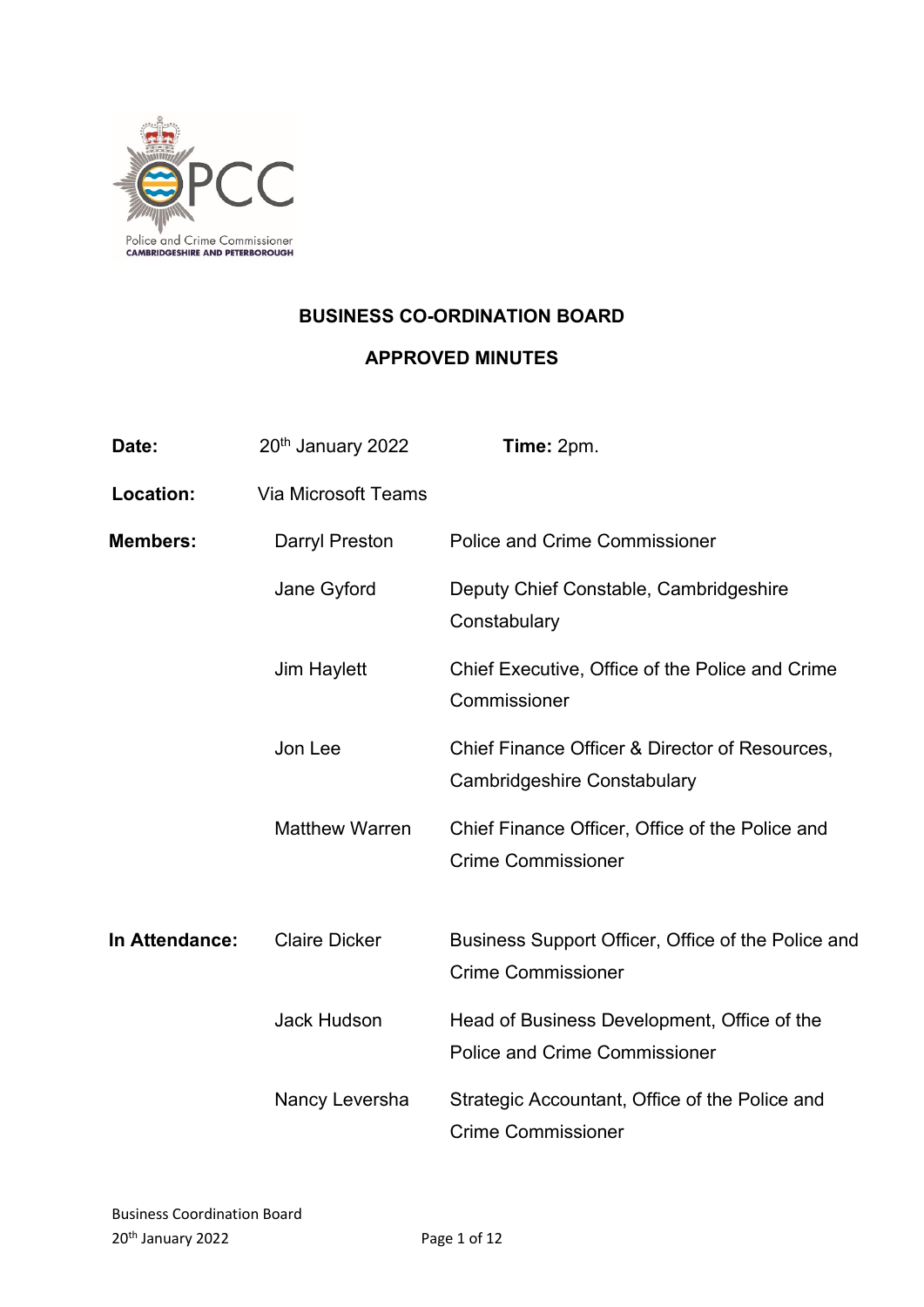### **1. Welcome and Apologies**

1.1 Apologies were received from Chief Constable Nick Dean; Assistant Chief Constable Vicki Evans; and Colin Luscombe, Strategic Director of Estates, all from Cambridgeshire Constabulary (the "Constabulary").

#### **2. Declarations of Interest**

2.1 There were no declarations of interest.

# **3. To approve the minutes of the Business Coordination Board's held on the 16th December 2021 and 5th January 2022**

3.1 The Business Coordination Board (the "Board") approved the minutes from meetings on the 16<sup>th</sup> December 2021 and 5<sup>th</sup> January 2022 as true records of the meeting. These minutes will now be published.

### **4. Business Coordination Board Action Log**

- 4.1 There were two actions arising from the meeting on the 16<sup>th</sup> December 2021. The Head of Business Development, Office of the Police and Crime Commissioner (OPCC) provided the following updates:
	- Action 10. Relates to agenda item 6.3, 16<sup>th</sup> December 2021: Further narrative is required in relation to Operations Armour and Guardian. The Constabulary have been asked to present to the Board, by March 2022, a knife crime summary. There is a link to the National Crime and Policing Measures. An update on those is due at the next Board scheduled for 10<sup>th</sup> February 2022.

**Update:** No further update presented.

• Action 11. Relates to agenda Item 4.0,  $16<sup>th</sup>$  December 2021: Performance Reporting. The Head of Business Development to work with the Constabulary to map out performance reporting to align with existing reporting mechanisms.

**Update:** Meetings between the Head of Business Development, OPCC and the Constabulary have taken place. The next quarterly performance report is scheduled for the next Board. This approach allows for alignment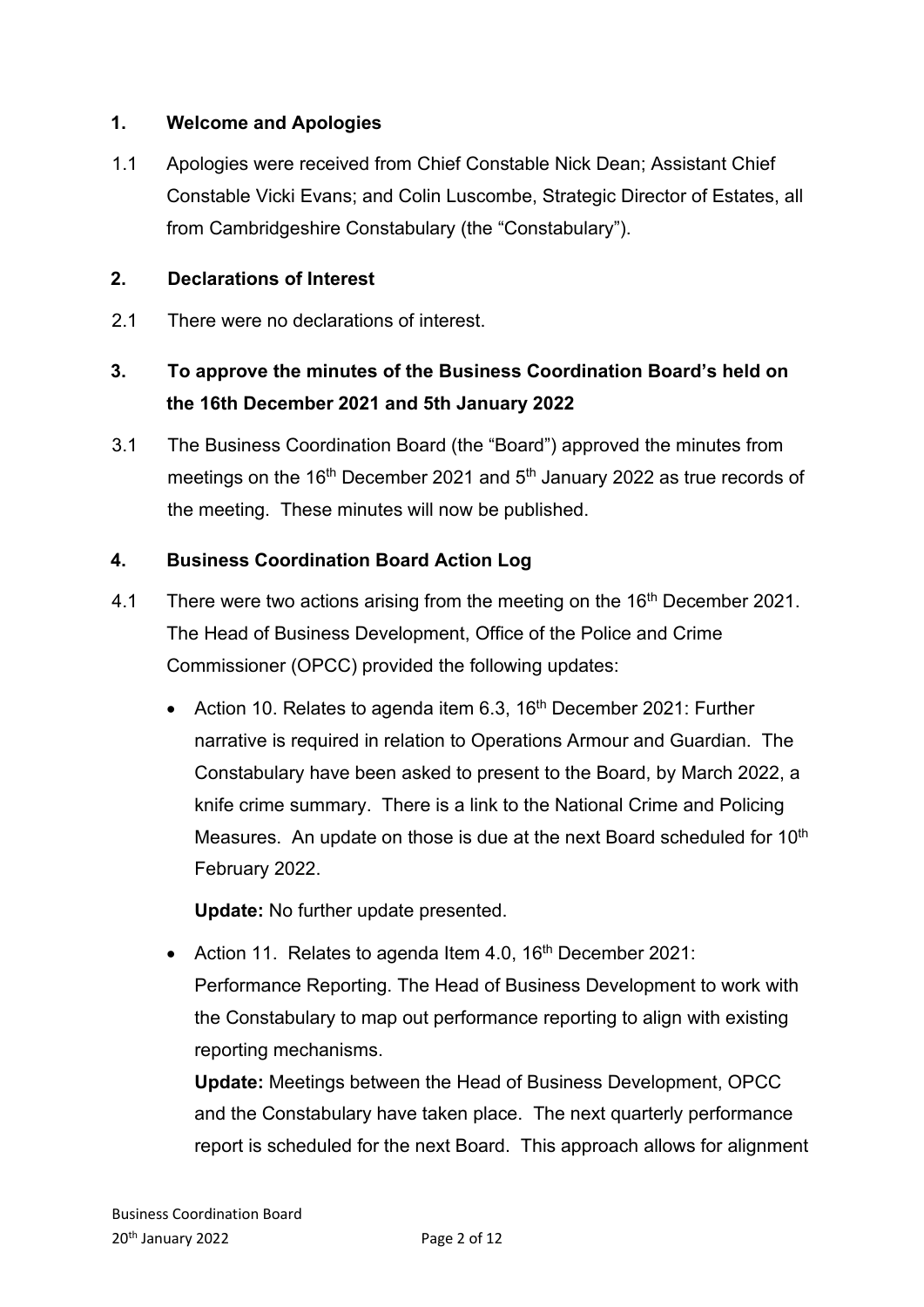between existing reporting, reporting of the National Crime & Policing Measures and external reports from ONS.

# **5. 2021/2022 Draft Medium Term Financial Strategy (MTFS), Precept Setting Update & Capital Strategy**

- 5.1 The report was presented by the Chief Finance Officer & Director of Resources. The Board were recommended to approve the draft Medium Term Financial Strategy and precept proposal. They were also asked to approve the Capital Programme for 2022/2023. This was included as Appendix D in the MTFS. The Board was asked to endorse the Chief Finance Officer's recommendation to increase the policing element of Band D council tax to £257.58 per annum, an increase of 83p per month (subject to the final results of the public survey, which closes at 5pm on  $20<sup>th</sup>$  January 2022).
- 5.2 The Chief Finance Officer and Director of Resources commented that there has been a lot of time spent on the document, and there are a few amendments need to be made ahead of the final draft being taken to the Police and Crime Panel (the "Panel") on 2<sup>nd</sup> February 2022. The final sign off should be in February/March. Results of the precept will also be added following the collation of results.
- 5.3 The Commissioner informed the Board that the precept survey was due to close at 5pm. The total number of responses had increased from last year. Of those that had responded to the survey 63% supported an increase.
- 5.4 The Commissioner acknowledged that 55% of the budget is for police officers and highlighted that these are effectively ringfenced. The Commission asked how the Constabulary have ensured that they all the savings have been driven out of the remaining 45% (i.e., evidence of need for precept contribution)?
- 5.5 The Chief Finance Officer and Director of Resources replied to say that the remaining 45% is not available for savings, the saving we can make will come from a much smaller proportion of the budget. A slide has been included in the presentation which shows how much of the budget is locked down. This equates to 55% for police officers and 25% are for police staff. There is little scope within police staff savings. There is a need to maintain the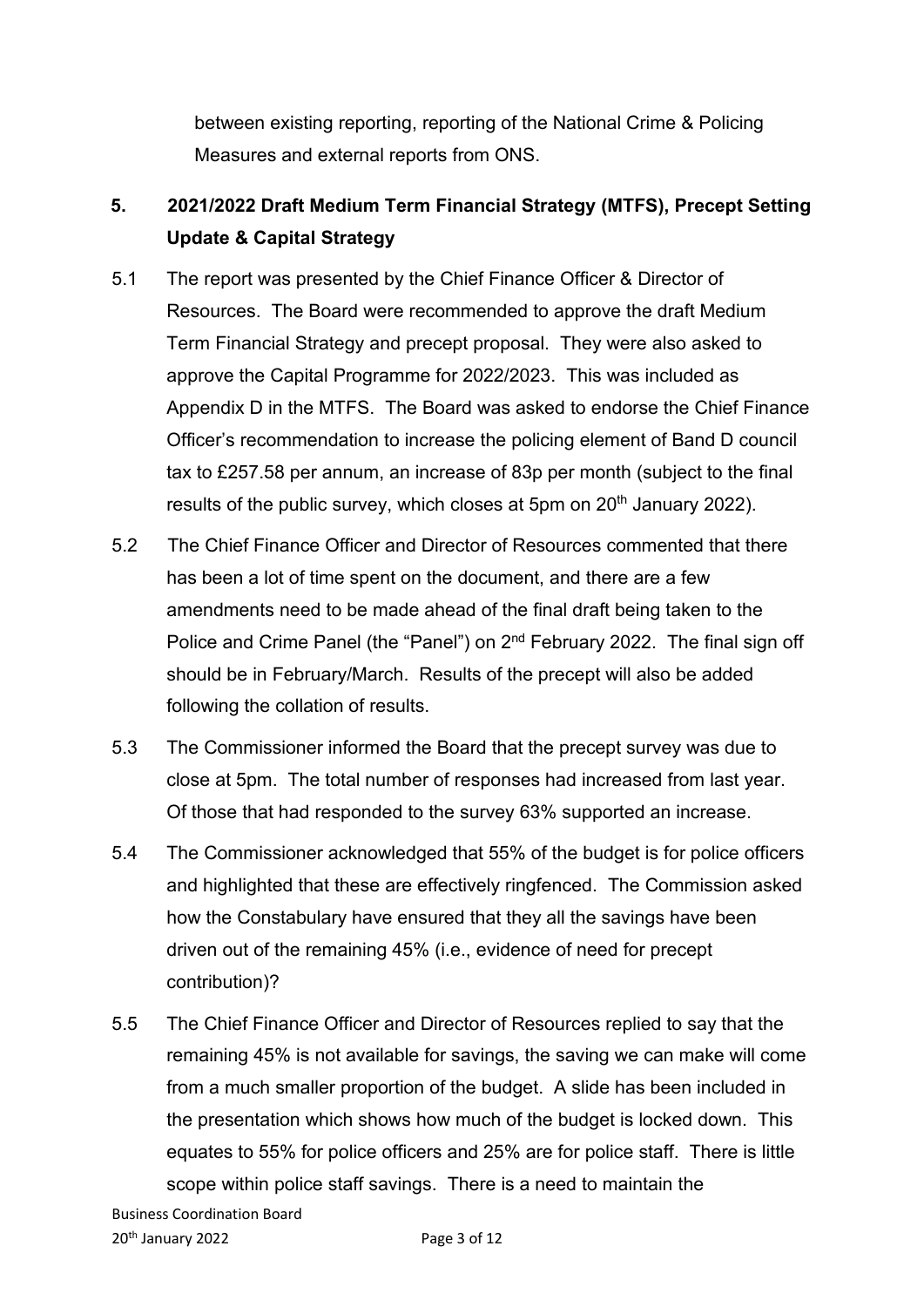infrastructure of the Constabulary and support frontline officers, which includes supporting new police officers joining as part of the Police Uplift. Furthermore, there are contractual commitments which also reduces the ability to make cashable savings, so the overall scope is limited. However, for 2021/22, £5.1m of savings have been made and a further £2.6m worth of savings is identified in this budget for 2022/23. There are other savings included in the MTFS. Over the last two years £7.8m of savings have come out of the budget, which equates to 5%. To ensure these savings happen, it is driven through the Strategic Threat and Risk Assessment (STRA) process, through operational requirements and by making sure that there is no duplication of effort, and that investment and money is allocated in the right areas and where needed reconfiguration takes place. The Constabulary discussed their Sustainable Operating Model (SOM). They discussed budget controls and the roles played by budget managers in driving out efficiencies. It was identified that it is becoming more challenging to realise savings, especially with the impact of the uplift programme.

5.6 The Deputy Chief Constable commented that there is a robust Business Planning Cycle, which is linked into the financial planning cycle. This tests the service delivery against demand and new demand and consider the resources available to deliver the services. Utilisation is an area tested under this approach, i.e., how utilised police officers and police staff are. The STRA has this at the heart of what the Constabulary does, and they have a service led approach. The Deputy Chief Constable discussed the approach to audit and inspections and monitoring standards and discussed activity undertaken by Information Standards Department and the Organisational Improvement Centre (OIC). Duplication was tracked and eliminated, which is part of the SOM approach. Pay lines was then discussed. The Deputy Chief Constable identified that 80% of the budget is pay and that the Uplift Programme sets the principle that the Constabulary are unable to reduce the number of police officers and that numbers need to be held beyond year three of the programme. As such to support these officers they do need police staff professionals to ensure sustainability. Furthermore, when considering police staff vacancies, the Constabulary have a holding branch that tracks open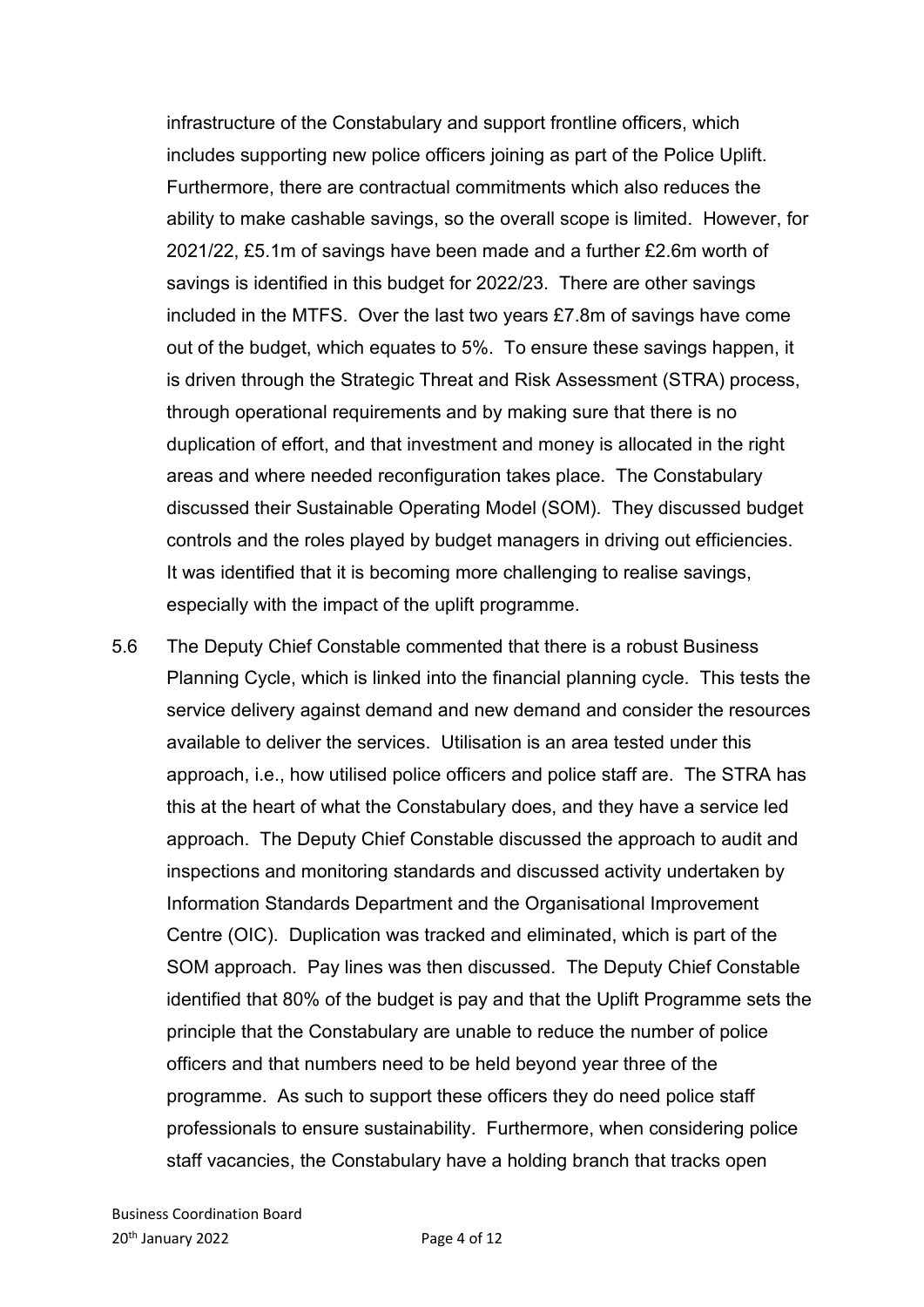vacancies, these are regularly reviewed and that if they remain open for a long time, then the business need is reconsidered.

- 5.7 The Commissioner asked a follow-on question in relation to collaboration with approximately 30% of the budget allocated to this. The Commissioner wanted to know if there were any further savings to be made through new or existing collaborations.
- 5.8 The Chief Finance Officer and Director of Resources replied that there are potentially more savings available, but a number of savings have been realised so it may be much harder to deliver further savings in this area. He discussed the approach to business planning within the current collaboration between Bedfordshire Police, Cambridgeshire, and Hertfordshire Constabularies (BCH). This included Joint Protective Services. He highlighted that BCH provide extensive support to deliver the uplift, including Vetting, Human Resources, and the Police Education Qualification Framework (PEQF), and that these services are under pressure as they continue supporting the uplift programme. He also identified that leads across BCH actively look at the other possible savings however it was suggested that further work is required on strategic business planning across BCH. The Chief Finance Officer and Director of Resources then discussed opportunities beyond BCH. He highlighted that they are seeing benefits and efficiencies coming out of the 7Force Commercial Services as they have become embedded. He discussed Bluelight Commercial and their work on fleet contracts and that we are starting to see benefits from being part of this wider collaboration. In summary it was suggested that there was still more work which could be done in relation to collaborations.
- 5.9 The Commissioner pointed out that his role is to hold Cambridgeshire Constabulary to account and not BCH, and noted the point made regarding their being still more work to do and directed his question at the Deputy Chief Constable and asked, in relation to collaboration, how the Constabulary are addressing this on behalf of Cambridgeshire.
- 5.10 The Deputy Chief Constable advised that she chairs the three Deputy Chief Constables' meeting (BCH) and although this is not a governance meeting the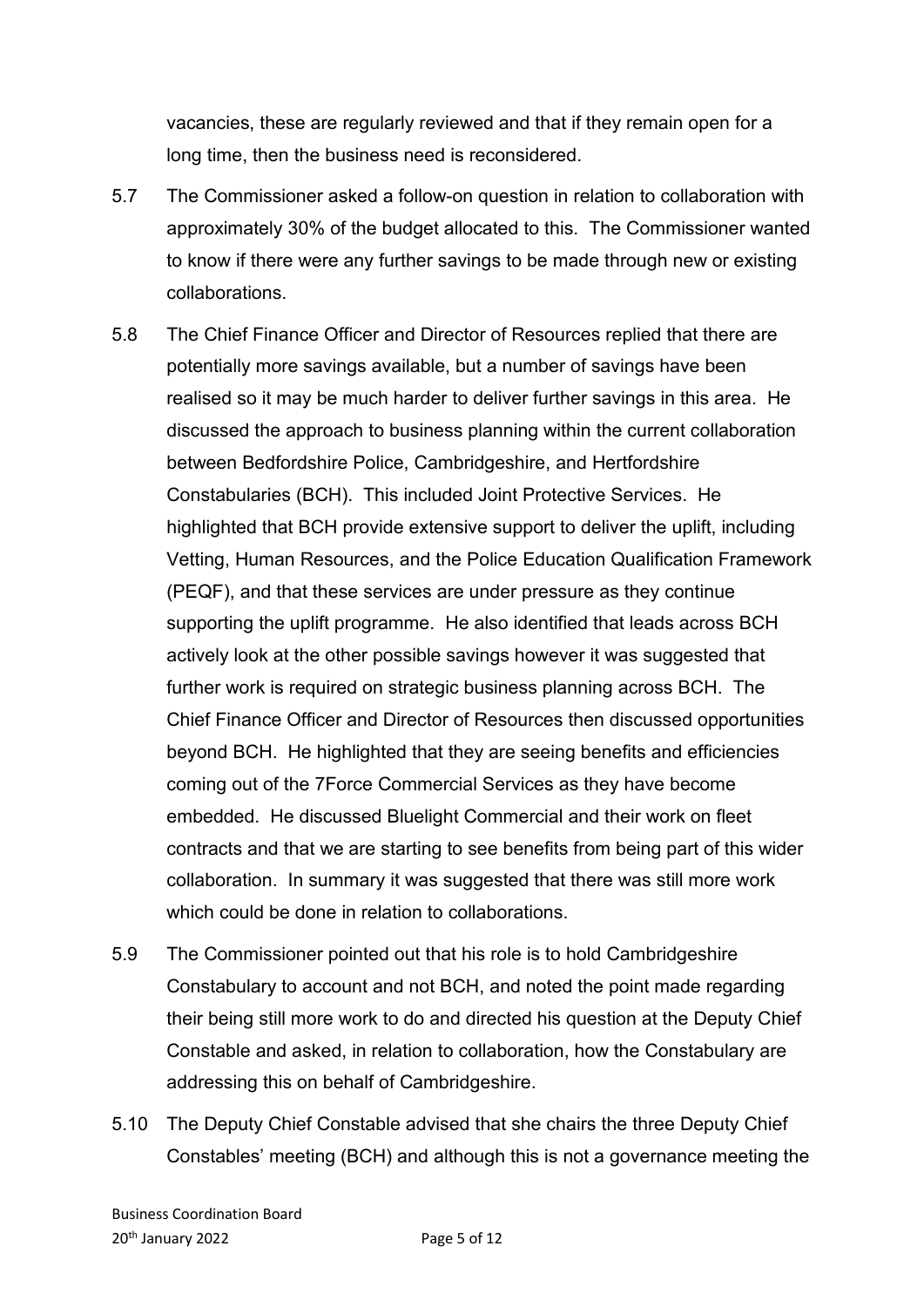purpose of it is to steer, unlock and influence others. The Assistant Chief Constable for Tri-force Planning has an open invite to the meeting. Through this meeting they try to steer tri-force planning into the governance of the Joint Chief Officers Board (JCOB). The intention is to get the impetus for tri-force planning. The Deputy Chief Constable outlined her vision around the development of a STRA and that this is something that could be considered in the future. As such a discussion is set to take place at JCOB in February to encourage dialogue, discuss difficult decision, track risks, and gain traction in a way that help us deliver services through collaboration. The Commissioner thanked the Deputy Chief Constable for her input and highlighted his role in holding to account, the Chief Constable, to enable progress.

- 5.11 The Commissioner commented that the main sources of funding for policing are the central grant and precept, he wanted to know what other measures the Constabulary are taking to generate further income.
- 5.12 The Chief Finance Officer and Director of Resources replied that there are events that generate income, such as supporting football matches, Burghley Horse Trials and Newmarket Nights. This will build income as it works its way through. He also highlighted that there has been work on the Enterprise Strategy which the Deputy Chief Constable and the OIC has commenced around the STRA process, and this has been seen in a good light by the Home Office, a point which should be identified by HMICFRS. Police Futures was also identified. In summary there are potential opportunities in the future for an increase in income, however from a budget perspective because these are not embedded no additional income has been factored in at this stage, with a more prudent approach adopted until income is actually delivered.
- 5.13 The Deputy Chief Constable said that Police Futures, the STRA, Cambs Careers Cards are some aspects of possibly generate income. Police Futures work by fast tracking officers into the roles of Inspector and Superintendent. The Constabulary have already seen their first Police Future Officer graduate. The Constabulary are exploring the possibility of running this with Lincolnshire Police. With the STRA there has been significant interest, including external interest and the Constabulary will be taking it to the Home Office as something for other forces to take up. In relation to Cambs Career Cards, this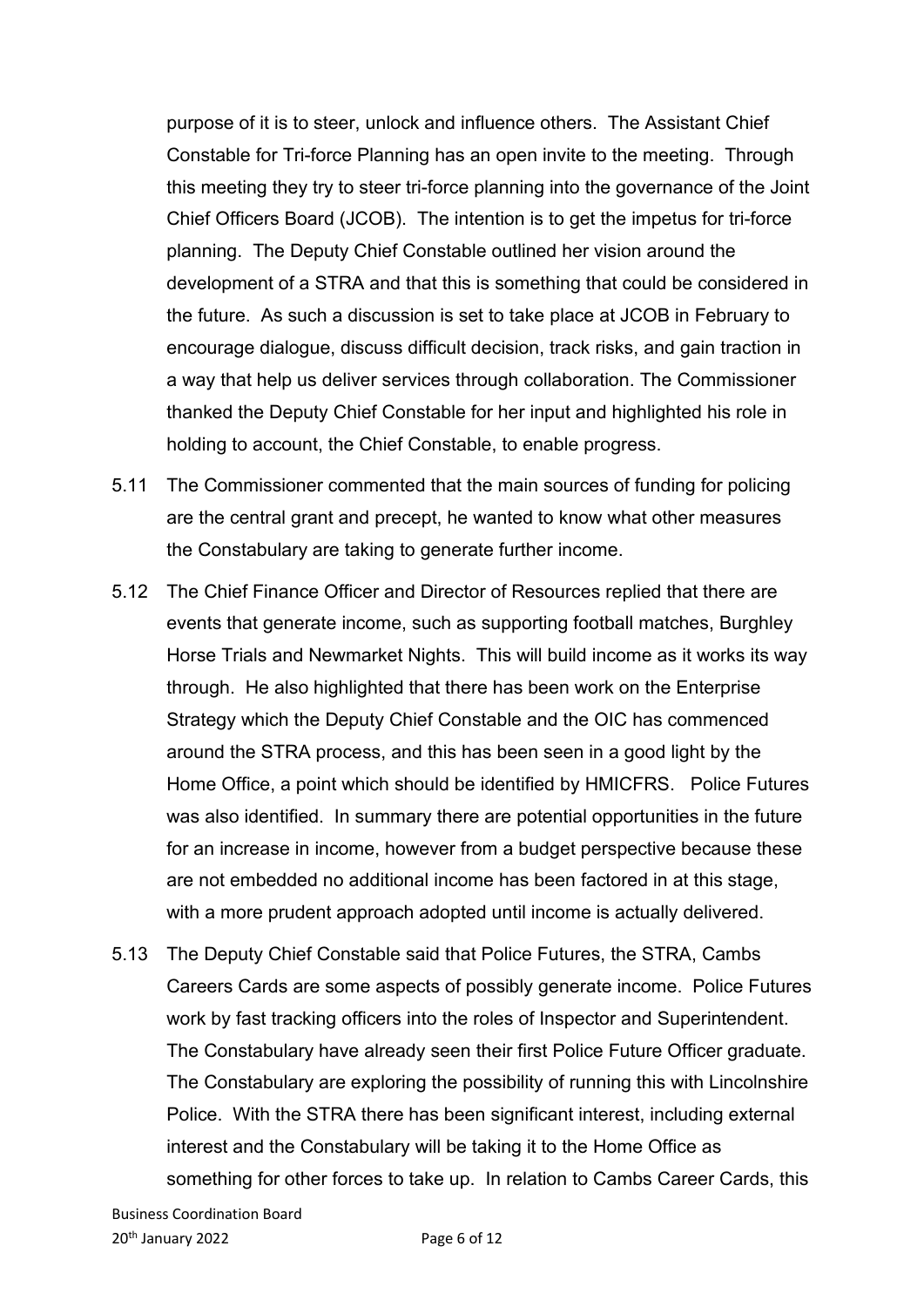relates to addressing the attrition of officers, which is an issue impacting on the uplift programme and provides officers new in service with careers cards which outlines what opportunities they can access if they stay with the Constabulary long term. This is of interest to the Uplift Programme and if successful may generate further income. The Commissioner highlighted the good work identified.

- 5.14 The Commissioner asked how financially sustainable this makes the organisation. Included within this question was the requirement for assurance about the sustainability of the neighbourhood policing model and whether the existing provision for forty PCSOs was costed. Assurance was also sought about the risk of de-civilianisation with officers put into police staff roles.
- 5.15 The Chief Finance Officer and Director of Resources replied to say that the commitment to forty PCSOs is still in the establishment, and this is shown all the way through the MTFS. No savings are attached to these PCSO's. There is a risk of de-civilianisation. At this time the budget is balanced although additional savings need to be identified in year 4, this is based upon the assumption that the precept is set at £10 each year. As we go through the budget process each year there will be increased pressures overall and additional savings may have to be found to balance the overall position. Although there are risks that de-civilianisation could happen in the future, there are no plans at present. He then discussed additionality and the good work with the set-up of the Vulnerability Focus Desks and the Continuing Professional Development Units and highlighted that in years 2022-23 there are plans with £500,000, for the addition of Cyber Investigators, and Young Person Early Intervention Officers. The Deputy Chief Constable advised that the Constabulary do not currently consider this risk as a high one.
- 5.16 The Commissioner also commented about the pay assumption used (3.5%) and wanted to know if it was a reasonable assumption in the current climate.
- 5.17 The Chief Finance Officer and Director of Resources assured the Commissioner that this was a reasonable assumption, with numerous conversations with other Chief Finance Officers taking place. Other forces are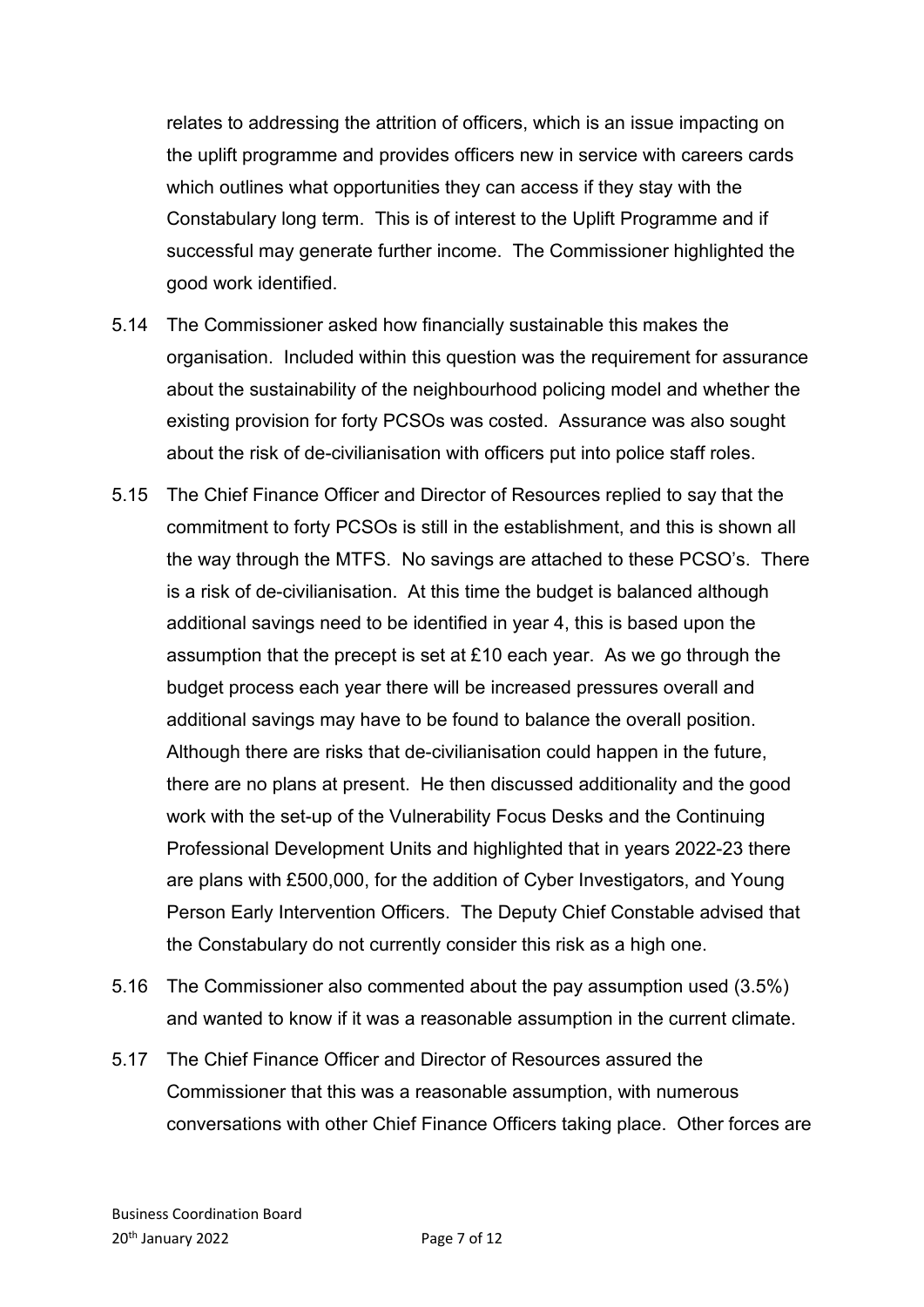making similar assumptions. Cost of living issues and the challenges this created were discussed.

- 5.18 The Chief Finance Officer, OPCC advised that he had been in a meeting with the Police and Crime Commissioner Treasurers Society; and that they advised that the outlook was that the inflationary pressures on the public sector would be between 2 and 4% and that a pay assumption of 3.5% is a reasonable assumption to make and it is prudent.
- 5.19 Based upon these comments the Commissioner supported the assumptions being made.
- 5.20 The Commissioner commented that there are a lot of new officers. Not just the additional 200 recruited through the uplift programme but also those that have been recruited to replace leavers. The Commissioner wanted to know how big an impact this will have on future pay pressures as those officers become more experienced and will move through pay grades.
- 5.21 The Chief Finance Officer and Director of Resources replied that there is an incremental drift (salary progression through the pay bands) of 0.4%. The Constabulary have reviewed this, and they cost the establishment in detail with the assistance of Budget Managers, which others may not do. The output from this process is a cost in the region of £1.3million for this incremental drift. Previously it was £400k. This is the impact of the injection of new officers, and leavers, and the churn of them moving up the pay grades and officers leaving at the end of service, replaced by new officers. He stated that this is a hidden real cost because of this incremental drift and the impact of the uplift programme.
- 5.22 The Commissioner asked what provision has been made for the environmental sustainability agenda, carbon zero measures. Also, in respect to demand, does this budget enable forecast demand to be met.
- 5.23 The Chief Finance Officer and Director of Resources replied that in Appendix D of the MTFS (Capital Strategy) explored this issue. There are two capital lines within this. The first discusses estates in relation to its sustainability of the estate and reducing carbon emissions. We have an aging estate which is problematic, but the Constabulary are starting to work on this. The Strategic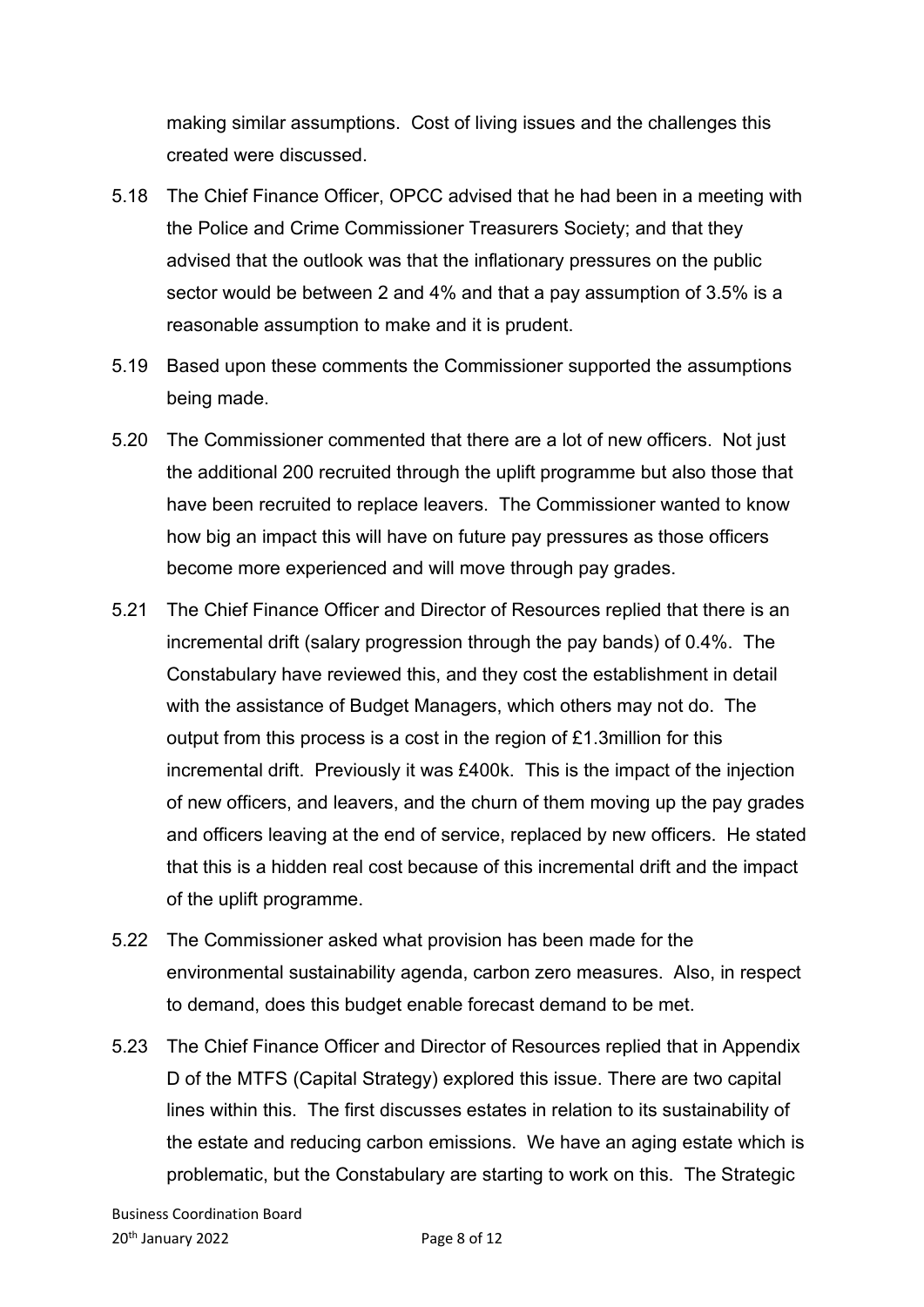Director of estates is linking in with 7Force Commercial Services and we are going out to get baseline assessments, looking for potential recommendations and possible solutions, which will cost in the region of £2.5m. The second capital line relates to fleet. The Constabulary have approximately 440 vehicles. Not all can be transferred to electric vehicles at the same time, especially high-performance vehicles. This is something that they will have to investigate. It also includes the need for charging points. There is provision in the budget, but this is still in the planning stage. Both Chief Finance Officers have had conversations with the fire service, ambulance service and the local authority around any possible ways of transitioning with them in the future. The other option is ultra-low emission vehicles for the fleet, and we are starting to look at possibilities.

- 5.24 The Commissioner concluded his questions and sought any further update from Board members. The Section 151 Officer provided assurance under Section 25 of the Local Government Act 2003, to the Commissioner. This assurance was that in his review of the draft budget he believed that the budget proposals set out by the Commissioner are robust and sustainable. He further stated that the level of reserves is sufficient to meet the known risks within the budget taking account of the Commissioner's robust financial management framework.
- 5.25 The recommendations were agreed by the Board.

## **6. Modern Day Slavery and Human Trafficking Statement**

6.1 The report was presented by the Deputy Chief Constable. She updated the Board explaining that this is the refreshed statement for signing by the Chief Constable and Commissioner. The statement was first published in November 2021 and is required to be reviewed annually. We were the first force to produce one. This is also something for the Risk Register and monitored by the Director of Intelligence. It is hosted on the force website. It is important to the OPCC as it is required by the Home Office for any bids for funding. The previous statement was signed by the Chief Constable and countersigned by the Acting Commissioner to show their commitment to tackling modern slavery.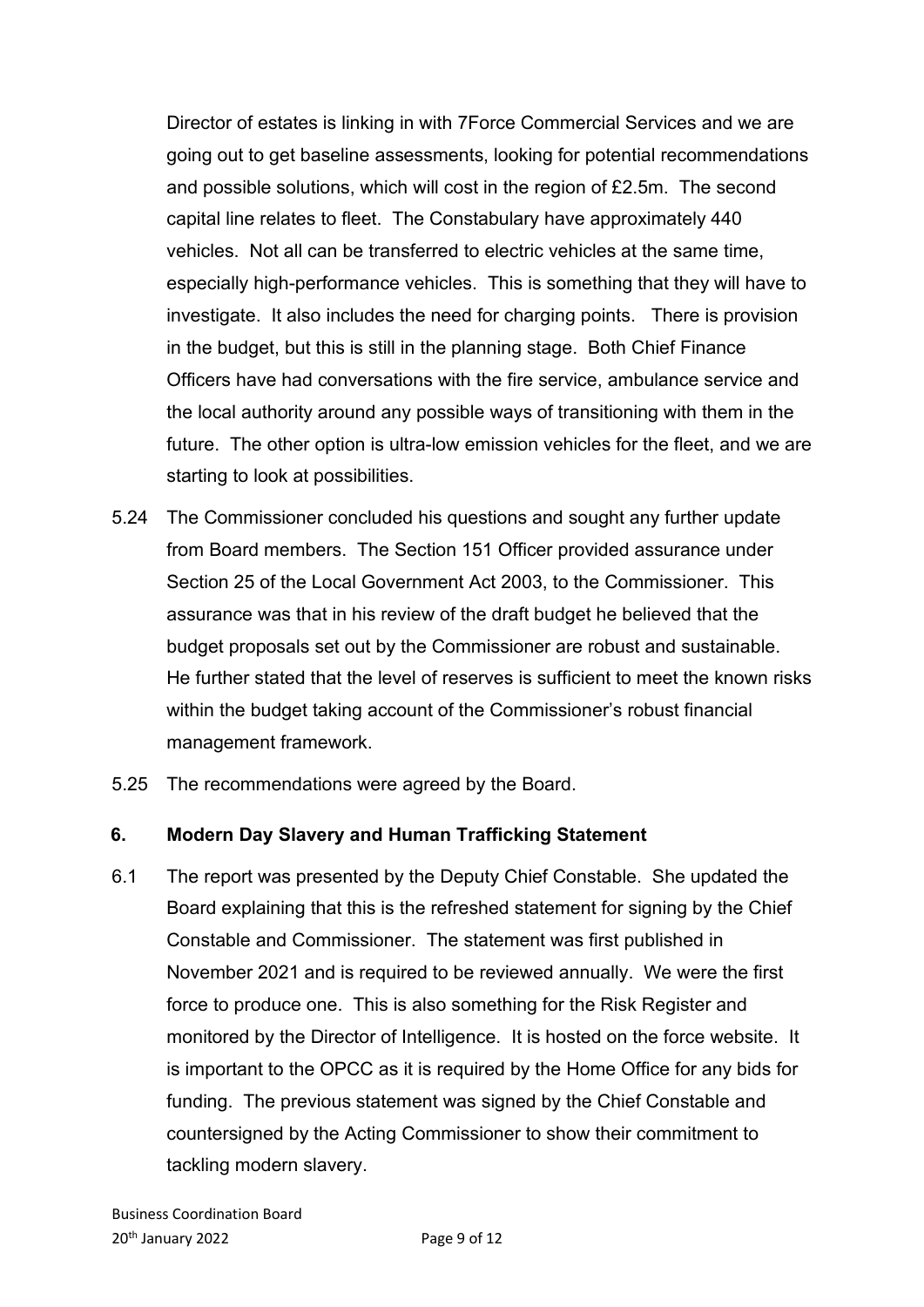- 6.2 The Commissioner agreed to sign the statement and for the Chief Constable to sign too.
- 6.3 The OPCC Communications Team will send out a press release after the statement is signed to show the Commissioner's commitment to beating modern slavery.

## **7. Decision Notices**

- 7.1 Three Decision Notices were presented by the Head of Business Development. These were as follows;
	- CPCC 2022-003 National Police Coordination Centre (NPoCC), Section 22a Agreement
	- CPCC 2022-004 Commercially sensitive decision notice.
	- CPCC 2022-005 Commercially sensitive decision notice.
- 7.2 These were agreed by the Board. CPCC 2002-003 will be published on the Commissioner's website.

## **8. Draft Integrity Assurance Report 2020/21**

- 8.1 This was presented by the Head of Business Development. This is an outturn report and covers 2020/21. It provides a summary of the non-financial integrity arrangements, which the then Acting Police and Crime Commissioner had in place during the reporting period. The report was in draft format.
- 8.2 It was recommended that the report is noted in its current format and that the Constabulary have an opportunity to consider the draft report and provide additional evidence were considered appropriate. The paper is to be submitted to the Joint Audit Committee on 27<sup>th</sup> January 2022 if agreed.

## **9. Any Other Business**

## **Verbal Update on Roads Policing**

9.1 This was a verbal update to seek assurance from the Constabulary following the recent high-profile interest in separate road traffic accidents, the current rise in fatal road traffic collisions as well as the airing of Panorama around Road Safety.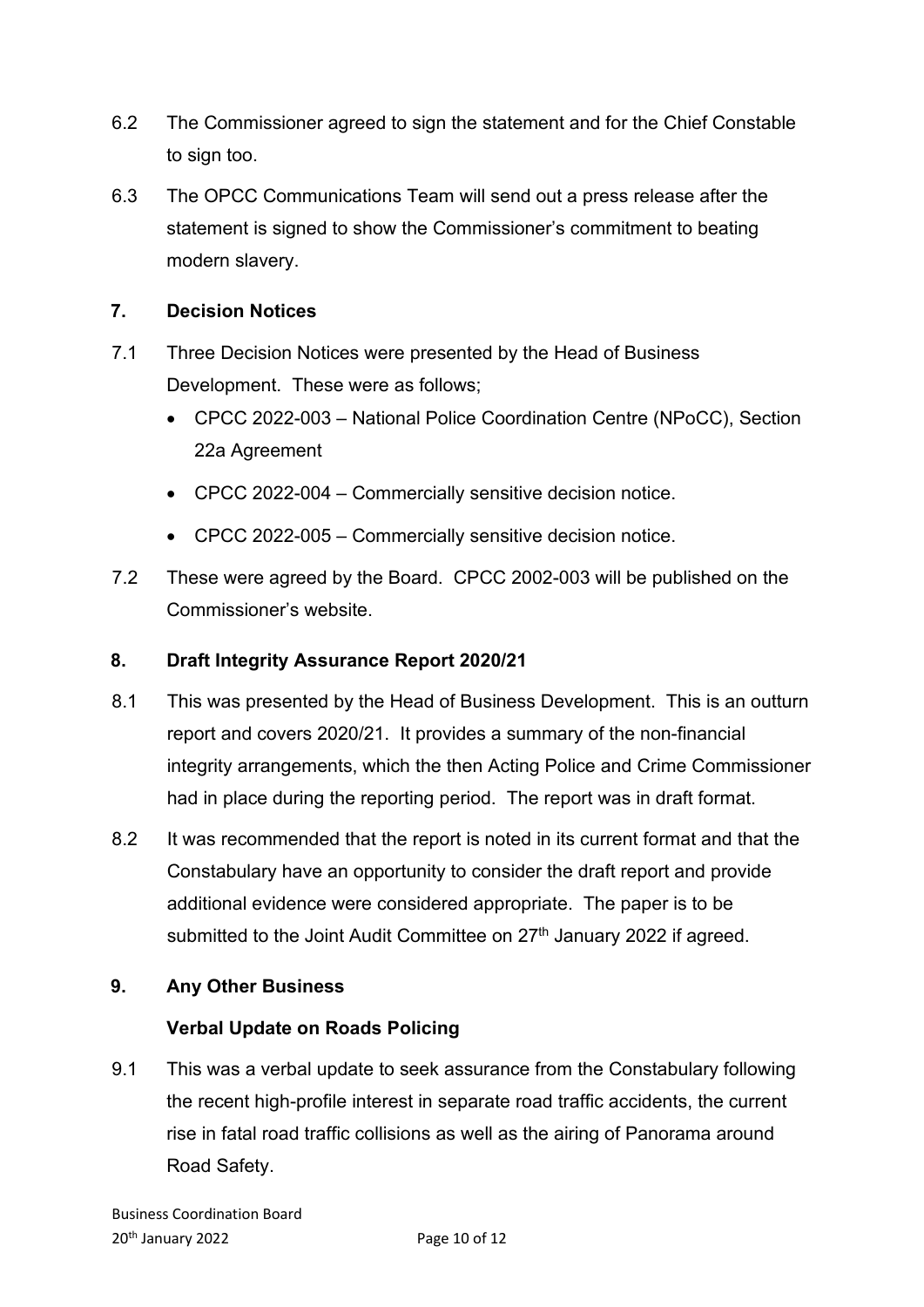- 9.2 The Commissioner asked whether the Constabulary are appropriately resourced for dealing with road traffic collisions and the commonly documented causes of such collisions (speed, drink driving, seatbelts, phones etc.).
- 9.3 The Deputy Chief Constable provided assurance to the Commissioner and advised that it is important to recognise the stats, data, and figures relating to Roads Policing. She advised that the current deployable numbers of units remain the same. A service level agreement identified the need for a minimum of two double crewed vehicles to cover the county and although there is an element of flex on demand, the Constabulary have tracked that, and it hasn't dropped below the agreement. These units are meeting demand. The Joint Protective Services (JPS) operational requirements have advised that this is right number of units for the county. That assessment is not helped by the fast roads policy. Motorways are policed in a more concentrated way, and the county loses out because of this. The Chief Constable called a meeting with the Chief Superintendent of JPS to get reassurance that the county was not adversely affected by this approach and that assurance was given.
- 9.4 In relation to the total establishment. The current establishment across all ranks is 158, with 146 FTE posts. The current strength of Police Constables is 110 officers. There are currently 11 constable vacancies across BCH. The Constabulary are only 0.5 FTE posts under, so we are essentially at strength.
- 9.5 In relation to fatalities in Cambridgeshire, there has generally been a reduction in fatalities, however, there have been three spikes (October, December, and January 2021/22). Some had multiple fatalities, others had just one. The Deputy Chief Constable advised that there were no specific patterns, which caused these accidents. Nothing was reported by the Road Collision Investigation Unit. It was an unfortunate tragic spike. However, Roads Policing continue to track the known causes of accidents with the support of the Camera Tickets and Collisions Department (CTC) and JPS services.
- 9.6 In relation to trends, speeding has decreased by 3%, drink driving has increased by 16%, an increase possibly related to the release of lockdown.